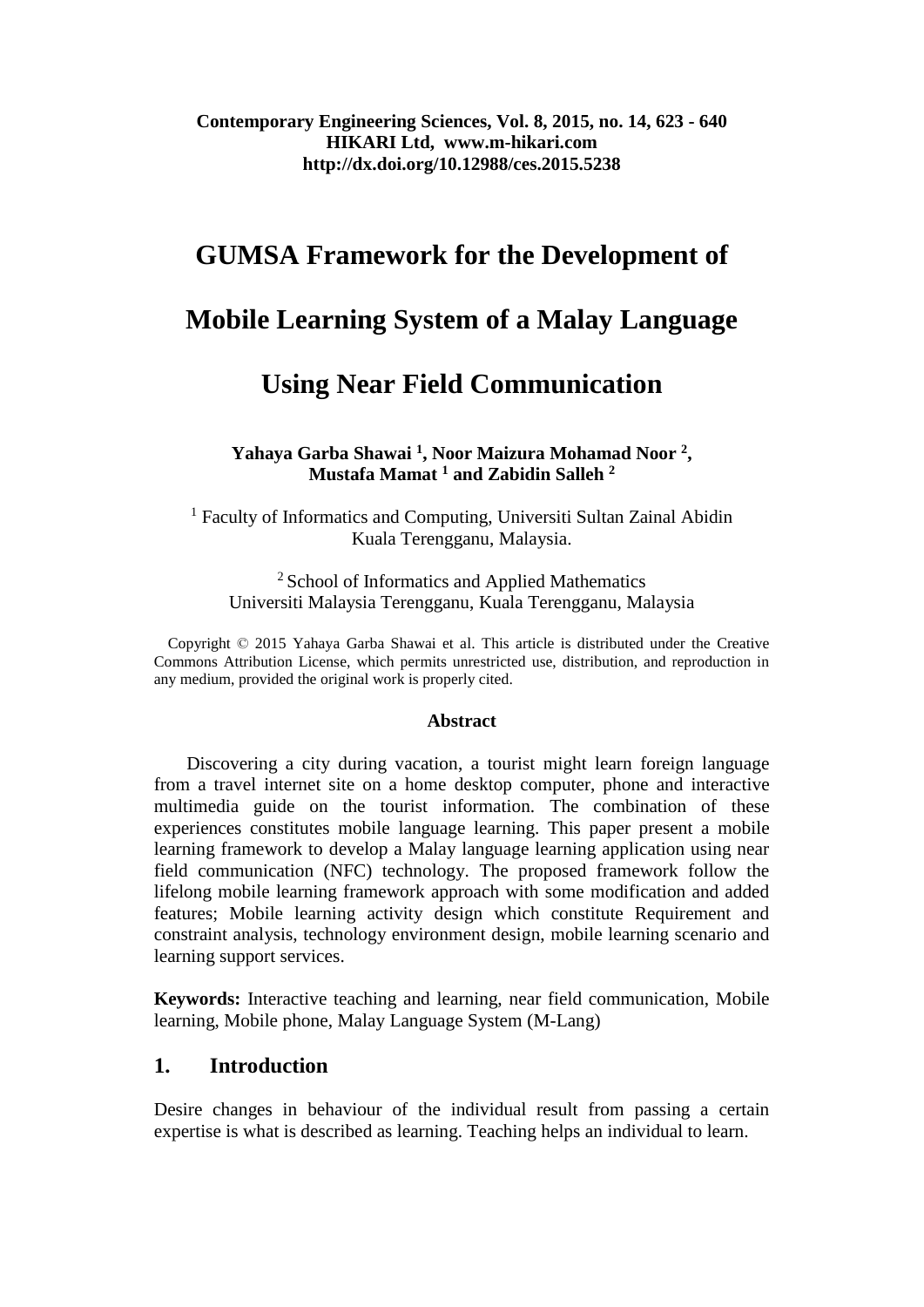Teaching is also described as the activities and operations carried out by the teacher to facilitate the learning process. To learn is to acquire knowledge and to teach is to impart knowledge or skills. Before the advent of technology the mode of learning is solely in classroom as mentioned by [2]. The emergence of technology learning content is delivered to end user(s).Technology helps knowledge acquisition even beyond learning in classroom. The advent of elearning permits learning without the presence of a facilitator. Both the student(s) and the teacher are connected via network within a particular context. As such it is concluded that e-learning solves the drawback of traditional learning. But elearning is restricted by learning within a certain allocated area (Context).Meanwhile the advent of mobile learning handles such restriction of the e-learning process.

Mobile learning is a process of learning across a multiple context through social and content interaction using personal electronic devices. Learner can learn anywhere at any time using mobile devices regardless of the location. [1] Assert that rapid development of information and communication technology can be applied to support teaching and learning process through e-learning environment. Learners are able to use portable devices to communicate with other devices directly or indirectly using technology mediated learning such as Near Field Communication (NFC).

NFC technology allows object to respond to the tap of mobile devices. The technology allows wireless communication over short distance. In practice, this means that a user brings an NFC enabled devices close to an object containing an NFC sensitive device (i.e. an NFC tag or another NFC enabled device).The users can retrieve information about the object and in some case they can share information by making the two devices close to each other.

#### **1.1 Related Work**

A Number of frameworks exist to assist the design and development of mobile learning system. [4] designed mobile learning framework; the framework was developed based on the reflection and result of action research from the Nokia mobiledu project [2]. Similar framework by [10] was developed by identifying the framework as an extension of e-learning. Moreover [3] proposed a framework based on four requirements; Generic mobile environment, Mobile learning context, learning experience and learning objectives. Beside these frameworks, another framework by [2] was developed base on lifelong learning. The frame work was developed by adjustments of the Parson's framework where four requirements are the platform of the lifelong learning framework with additional learning theories. These theories are found to be essential in the mobile learning frameworks as they play important role in designing instructional material and determine the direction of the design material and reflect the specific approach.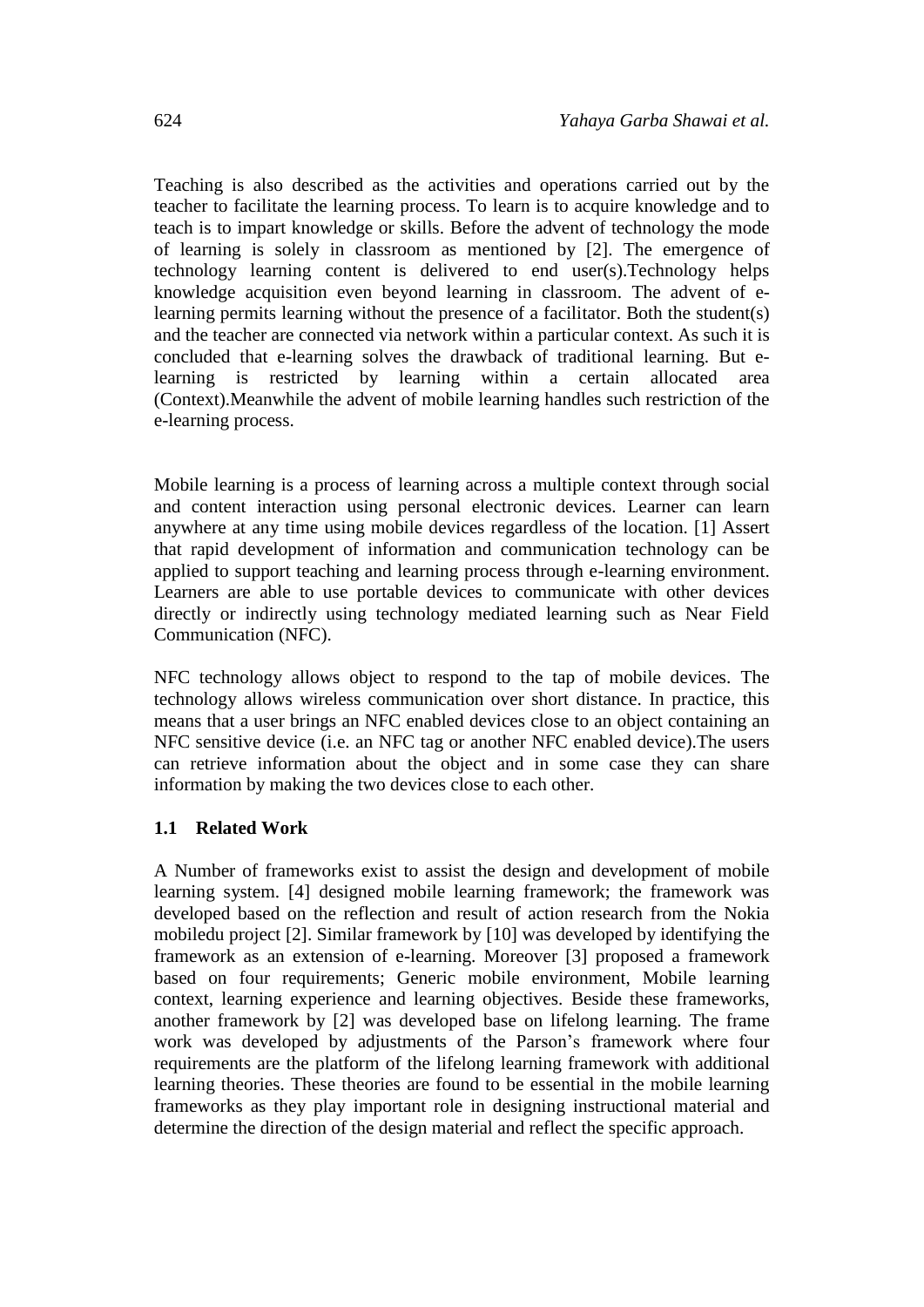# **2. Near Field Communication**

NFC responds to the tap of a mobile device. NFC is an extension of RFID technology which allows fast and easy exchange of small amount of data between mobile devices, PCs, and smart objects. NFC depends on smart card technology standard ISO 14443 allowing wireless data transfers up to a range of 2 to 3 centimetres. Though NFC is emerging as the leading standard for the mobile payments, it has wider applications because of its "Touch to Exchange Information" capability [9]



Figure 2.1**:** Basic system of NFC technology

NFC mobile devices are typically composed of various integrated circuits, SEs and an NFC interface. Analog/digital front-end, NFC antenna and IC are contactless that are included in NFC interface. A mobile phone that supports NFC consists of at least one SE that connects to the NFC controller to perform secure proximity transactions with external NFC devices. Secured environment for programs and data are dynamically provided by the SE. User storage of valuable and private data together with execution of NFC enable services are secured. NFC controller can be connected with more than one SE directly. Single Wire Protocol (SWP) and NFC Wired Interface (NFC-WI) are the supported interfaces between SEs and NFC controller that are commonly known. There is possibility of accessing and controlling SE through the host controller internally or from the RF field externally. The heart of any mobile phone is the host controller. There is a bridge between NFC controller and host controller. The operating modes of the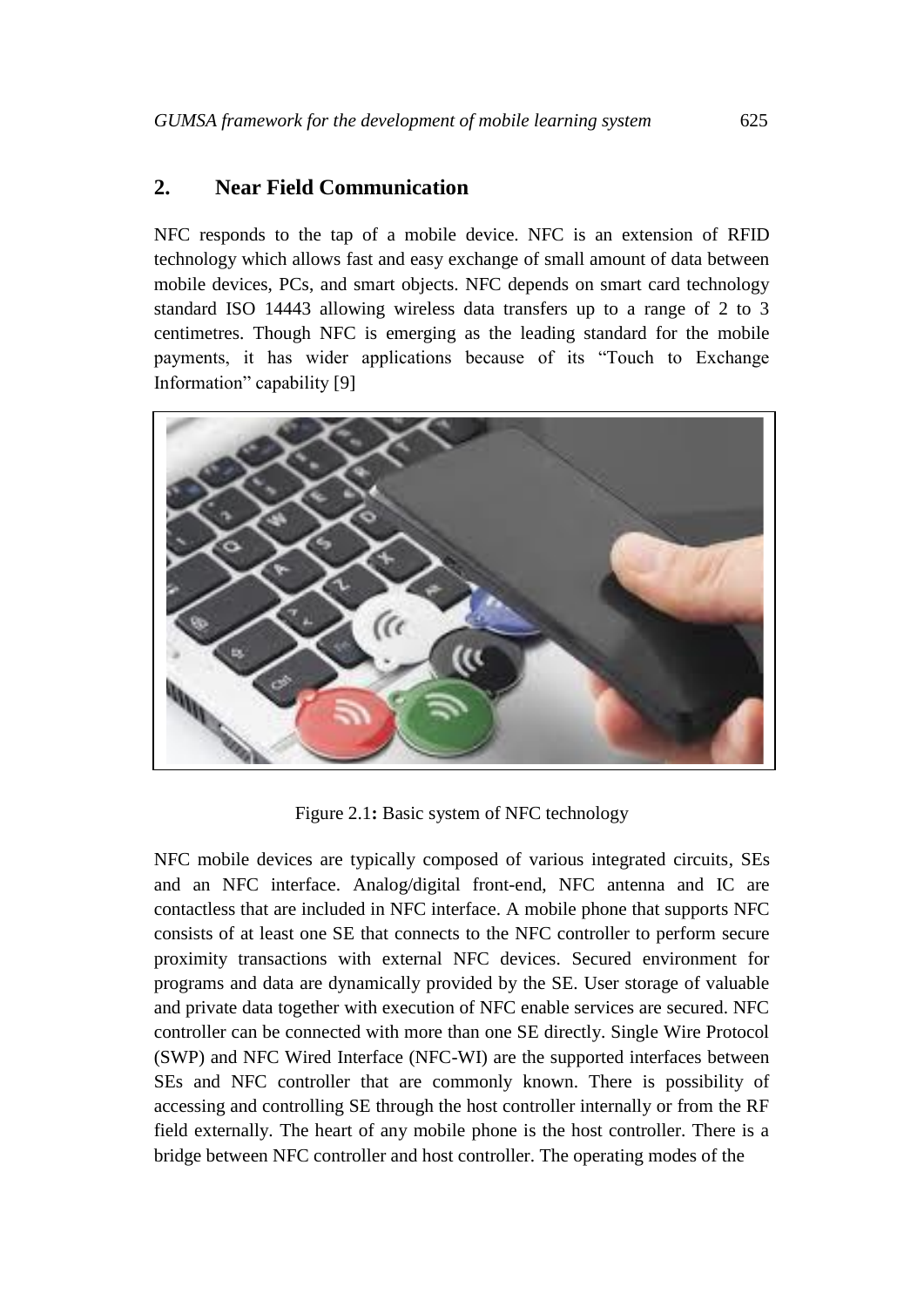NFC controller are set by the host controller through HCI. Connection is established between the NFC controller and the SE while the data being process are sent and received.

# **3. GUMSA Framework for mobile learning using NFC technology**



Figure 3.1: GUMSA Mobile learning Framework

# **3.1 Theories of learning**

[2] Mentioned in a research that design of instructional material requires the involvement of learning theories. These theories determine the direction of the design and reflect the specific approach used. The above mentioned statements make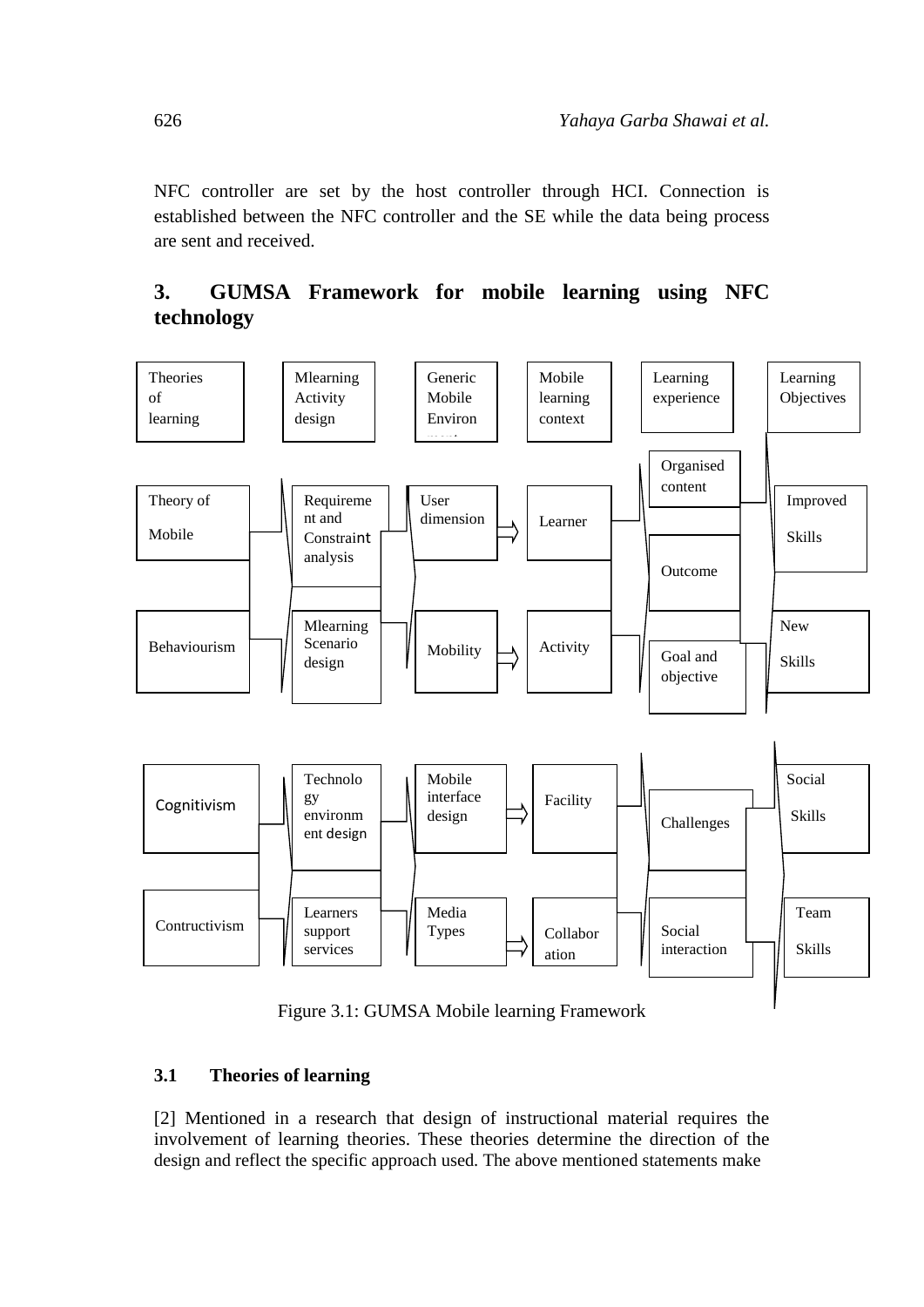learning theories to be involved in the framework learning material works with **Constructivism.** As such it will work with mobile learning activities. In most cases students construct knowledge from the information they retrieve from mobile content activities. In this respect, the interactive Malay mobile learning application will assist users who are considered as students to construct knowledge after retrieving the mobile contents. User of the system can be able to learn basic Malay language. Things to learn in the basic Malay language application include basic counting, greetings and food type. Even though mobile devices are bound to some restrictions as for screen resolution to mention but a few. Still mobile phones can be used for practice exercises and drills. As such [2] states that both drills and practice exercise are among the characteristics of **Behaviourism**. Student are motivated to learn much using their mobile devices when there is immediate feedback after the exercises or drills which encourage student to continue the remaining exercises. This Malay language application known as (M-Lang) involves characteristics of behaviourism as it contains quizzes that motivate the learner in using the application. Marks are awarded to encourage the user on the learning system. **Cognitive theory** in mobile learning is among the essential theories that student can recognise their problem and address the difficulty after they reflect what they have learnt in the class on the mobile device. Therefore, the students can recognise the Malay language learning problems and address the difficulty after they reflect what has been learned by the application in a face to face conversation

#### **3.2 Mobile learning activity design**

#### **A. Requirement and constraint analysis**

Mobile learning experience is not money making innovation. The aim of it is to satisfy learners using mobile devices. Certain demand is required by new mobile technologies. There is need to draw a clear image about these demands. According to Mobiledu two level of requirement analysis has been done. These are General concrete level.

**General level:** This analysis consists the following

#### *I. Mobile learning common feature*

This section analyses the distinctive attributes or aspect of mobile learning. The attributes are responsible to give a significant contribution to the overall learning scenario. [5] in a research described seven related features of mobile learning. These features are; ubiquitous, portable, private, blended, interactive, collaborative and instant information. Ubiquitous mobile learning is usually a context aware that allows user to learn anywhere at any time. However mobile device can be used to handle issues such as homework and project. Combining both classroom instructions and mobile learning in educational environment known as Blended learning, maximizes benefit of face-to-face learning and online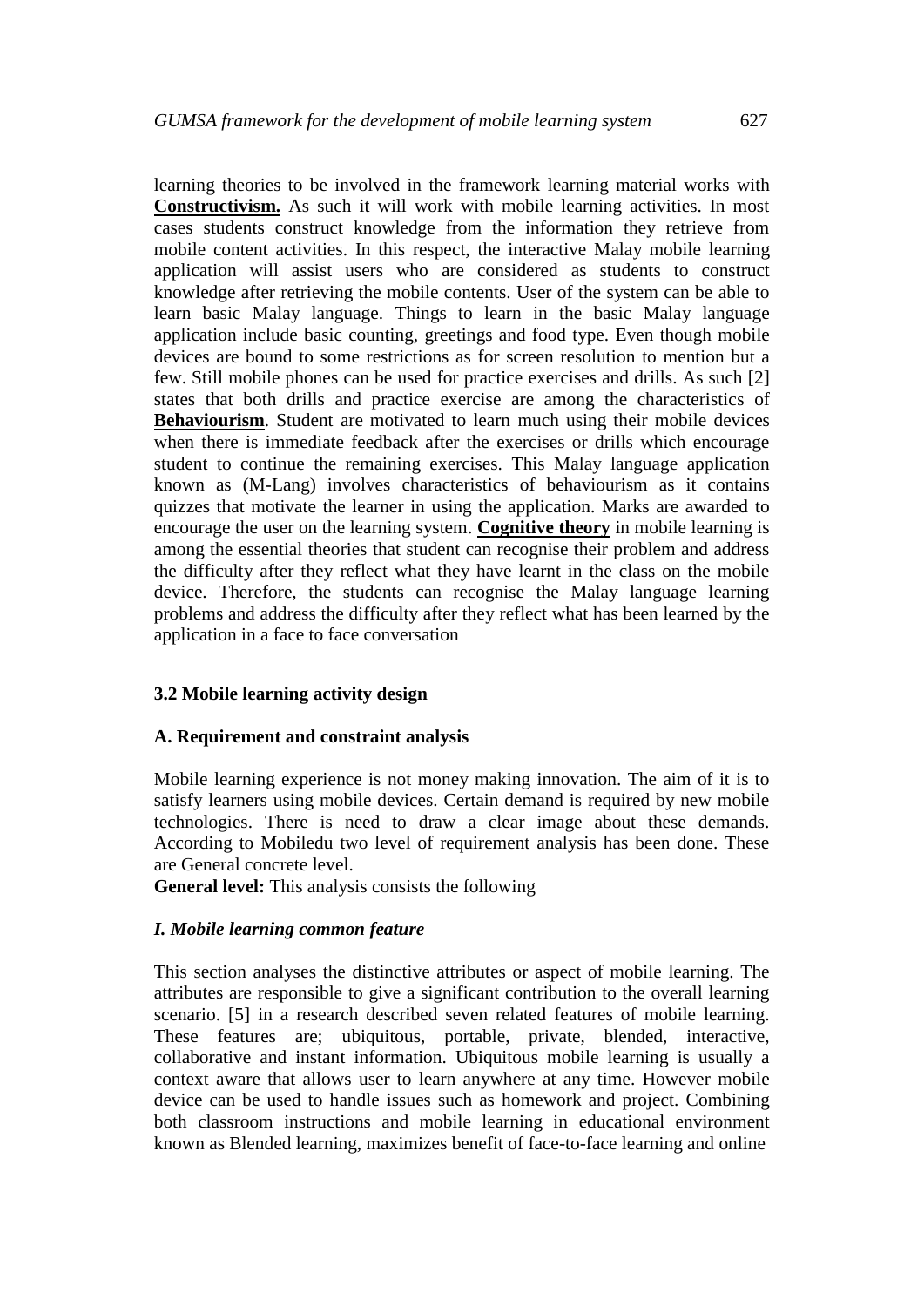learning. Portability of mobile devices is an important feature that enhances learning at anywhere and at any time. Mobile device is a private device that a single user has access to in a specific time. Mobile can be used to generate collaboration between teacher and student in learning environment, as such this attribute enhances leaning via mobile device. In addition to the use of mobile device in learning it respond avidly to questions, learning content must reflect this requirement by providing material that enables a learner to quickly zone into information [5].If there is collaboration in learning process using mobile device, therefore it influences interactive learning.

#### *II. Project team expectation and motivation*

This section analyses what should be presented as the expected outcome of the project and what is expected to be produce by the project team. The present study is expected to develop a Malay language learning application that uses NFC technology. The system is simple to use and operate without having any knowledge on the used technology. This system will be of benefit to both children and adult with the intension of learning Malay language. What motivates the development of this learning system using NFC technology is the advent of research by [7] where interactive learning environment for children is developed. Similarly [8] developed a playful reading approach using NFC.

#### *III. Potential end users and existing mobile learning application*

The potential end users are those learners that are going to use the developed system. The Malay language learning system will be developed to suit those users with intension to learn at a basic level. Thus children and adult may be able to use the system in their learning approach. Similar application to learn Basic English vocabulary developed by [8] is in existence

#### *IV. Current state and development trend of ICT in education*

With the advent of technological development, the current state of education nowadays is developing. Before the involvement of ICT in education, learning is carried out using traditional system. Traditional Learning is carried out in class room which involve the present of a facilitator. The facilitator gives lessons and makes some drills and assignments using traditional way of learning such as using blackboard and chalks. ICT simplify ways of learning as teachers use projector in their teaching method. [11] Assert that multimedia technology can be used in teaching and learning. E-learning, learning management system such as Blackboard, WebCT and Moodle are now widely used to support classroom learning as well as distance education. The principle limitation with e-learning is the dependence on having access to a computer, almost always with an internet connection. Therefore, learning is still a dedicated activity that is location-based for most students; not always convenient and not integrated in to student's life. The advent of mobile learning clears all limitation to e-learning. Mobile learning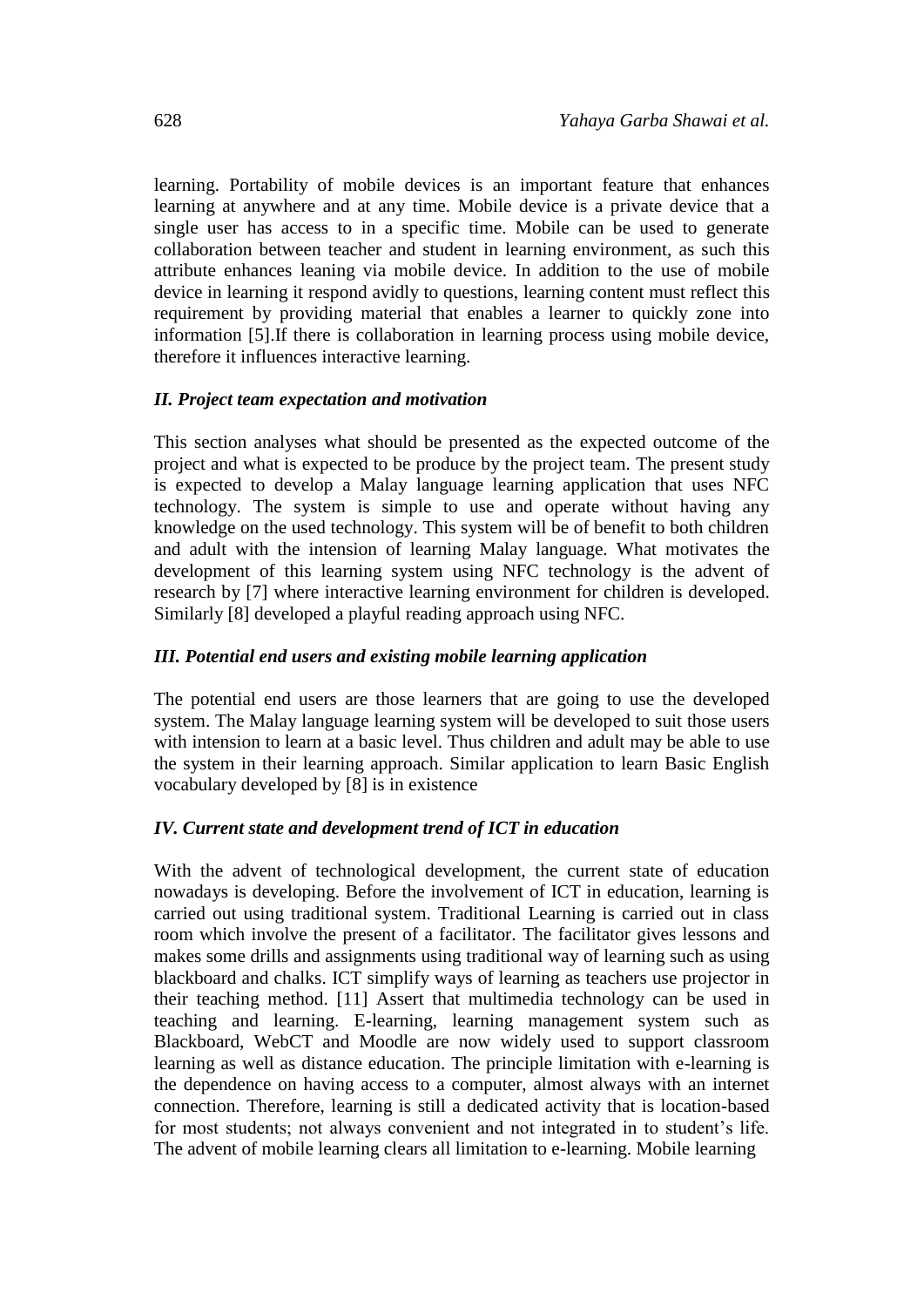is currently used in educational environment. Due to its mobility, User can learn anywhere at any time without being in the learning environment. Students learn within their learning environment via network. Mobile Learning applications have been developed to enhance interactive teaching and learning. **Concrete level:**

### *I. Influencing factor, environment and possible mobile learning factors*

The advent of mobile learning enriches education as it put content of the learning material in the hand of student (learner) without considering the location. [12] conducted a research on factors influencing student intention to use mobile learning model is developed to investigate the prediction of behaviour intention to use mobile learning which is based on Unified theory of Acceptance and used technology (UTAUT).Quantitative approach is used by questioning student in UTM and the data was analysed using SPSS [12].Therefore mobile learning designers are to create learning activities that may match students preferences and perceptions. Technical standards are among the mobile learning factors. Environment where mobile devices are more standardized, e-learning is easier to deliver. Malaysia is among the countries whose environment is up to standard based on mobile device. Therefore, mobile learning is easier to deliver. In developing M-lang application learner's preference and perceptions is considered.

#### *II. Potential user's learning characteristics*

Potential users play an active and important role in achieving the required goal until the evaluation process is successful. [5] mentioned the learners characteristics or roles as follows; access information when they need ,responsible for own learning, Learning with their learning speed ,discover and use their learning styles, create and share new information or product ,study with their peers collaboratively ,evaluation themselves and other groups. Therefore these characteristics have been considered during the development of M-lang application.

#### *III. User's attitude, skill, experience and use pattern towards mobile and wireless technology*.

Among the analysis to be taken in to consideration before building any mobile learning application is to consider the user's thinking or feeling about the Mlearning. Furthermore the skills of the intended user have to be analysed, as it is among the important consideration. User may not know about NFC technology but the intended user must be skill enough to use a mobile device in every respect together with wireless technology. Therefore the developer or designer must consider user's skill in the development process. Similarly, the experience of the user's patterning mobile usage and wireless technology need to be considered.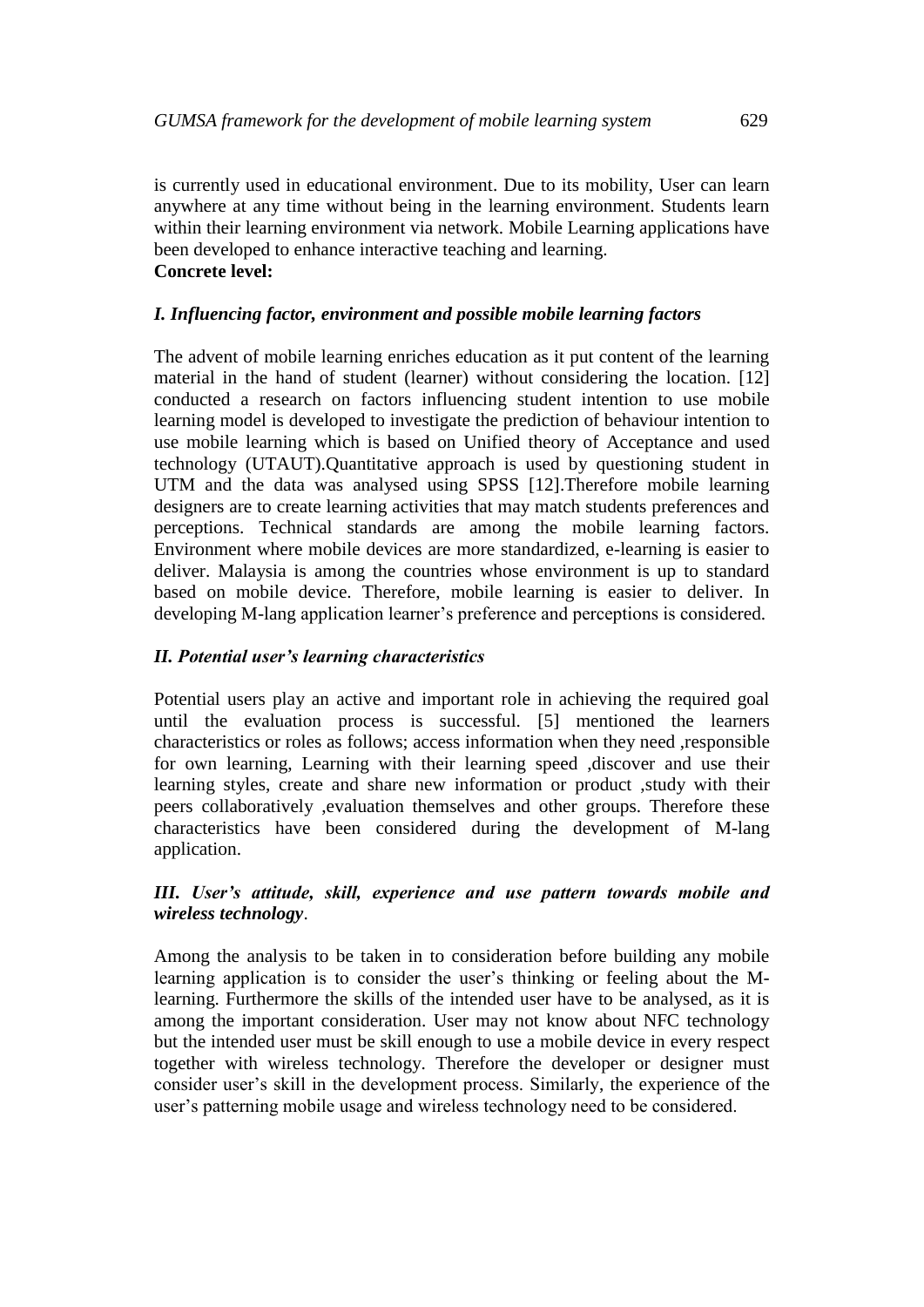### **B. Mobile learning scenario design**

Narrative story about a particular user, their environment and activities is described as scenario. Therefore, mobile learning scenario is described as how learners achieve their learning goal with certain characteristics where activities are carried out in certain settings. Mobile learning developers and designers make use of scenario in order to identify how and where the mobile learning and support technology work best. Scenario is a good starting point. In the present research, near field communication technology (NFC technology) is presented as the support technology. This proposed application will assist Malay language learning using mobile device. This system can be used anywhere at any time

#### **C. Technology environment design:**

Mobile learning activities is supported by technological environment such as content databases, learning tools, platform, and wireless network and near field communication technology. Figure 3.2 describe the structure of mobile learning technology environment using NFC technology



Figure 3.2: Mobile learning Using NFC technology environment

The architecture demonstrates NFC mobile learning which includes the use of wireless communication between the remote server and the mobile device. Touching the object tag triggers the communication between the mobile device and server. The NFC presentation model illustrates the sequence of the proposed NFC Malay mobile learning architecture. The figure 3.3 illustrates the NFC presentation model and the sequence of the model.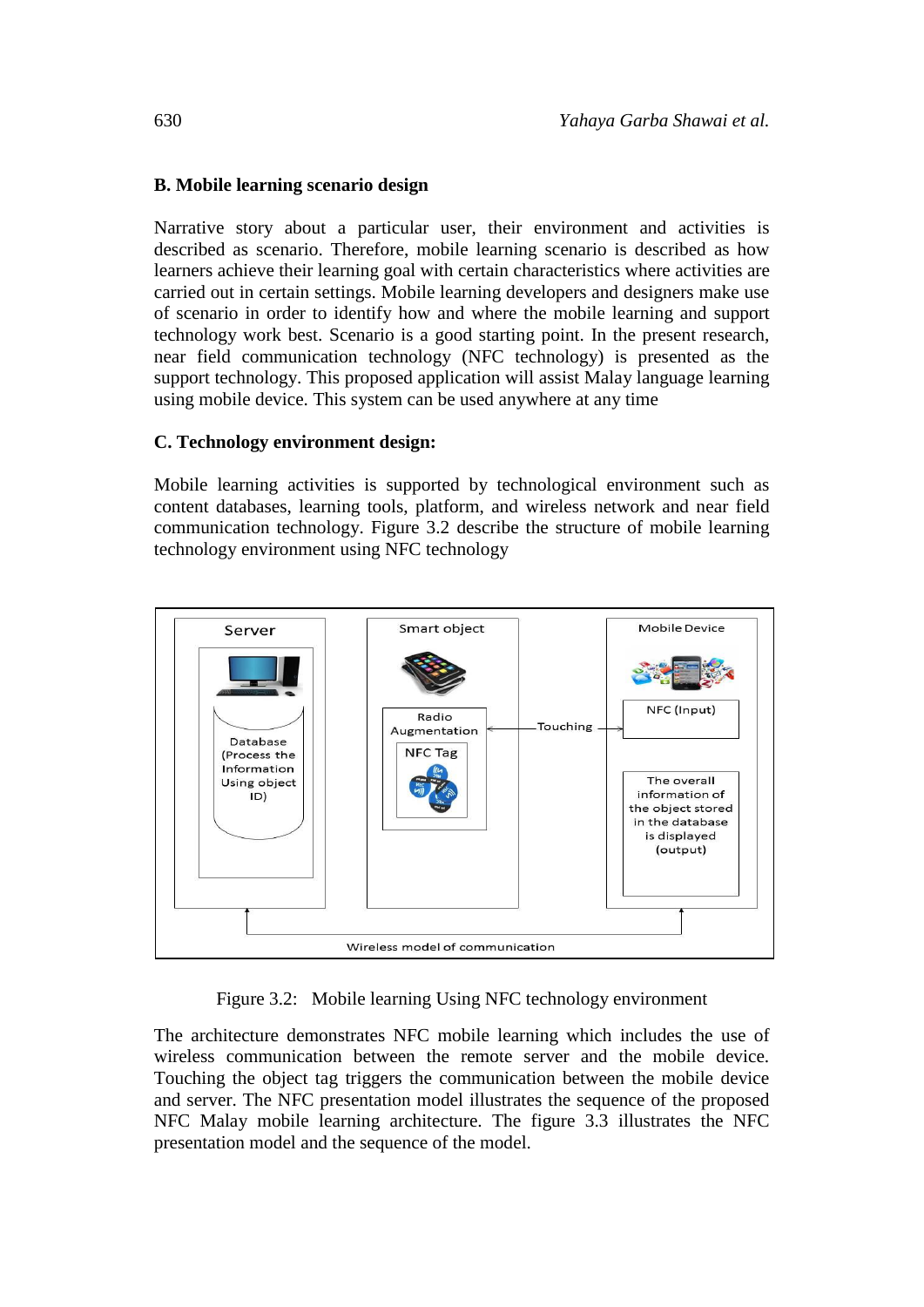

Figure 3.3: Sequence representation of NFC content presentation model

## **D. Learner support services design:**

Leaner support is defined as range of services enabling learners to overcome difficulties, develop competencies and confidence in self regulated learning. Learning support services yield success to mobile learning following the practice of mobiledu project. Learner support services have great emphasis achieving the goal of mobile learning project to enhance sustainable development. The following are some of the component of learner support services:

## *I. Information consulting services*

In this section of learner support services, learner makes use of WAP/website in order to fetch related information. The information comprises personal learning history. In relation to M-lang application with learning support services, the system uses wireless network in its communication between the server (Database) and the mobile device immediately when the tags are touched by the mobile user. The NFC tags triggered the communication between the mobile device and server (Database) via wireless network. The information to be displayed on the NFC mobile device screen is fetched from the server.

## *II. Blended learning services*

This section describes learning activities that are fixed in the internet, mobile internet and even face to face.

## *III. Training services*

In this process, learner is able to get feedback or leaning method, as such learners adapt to mobile learning patterns. Training services are embedded in this Malay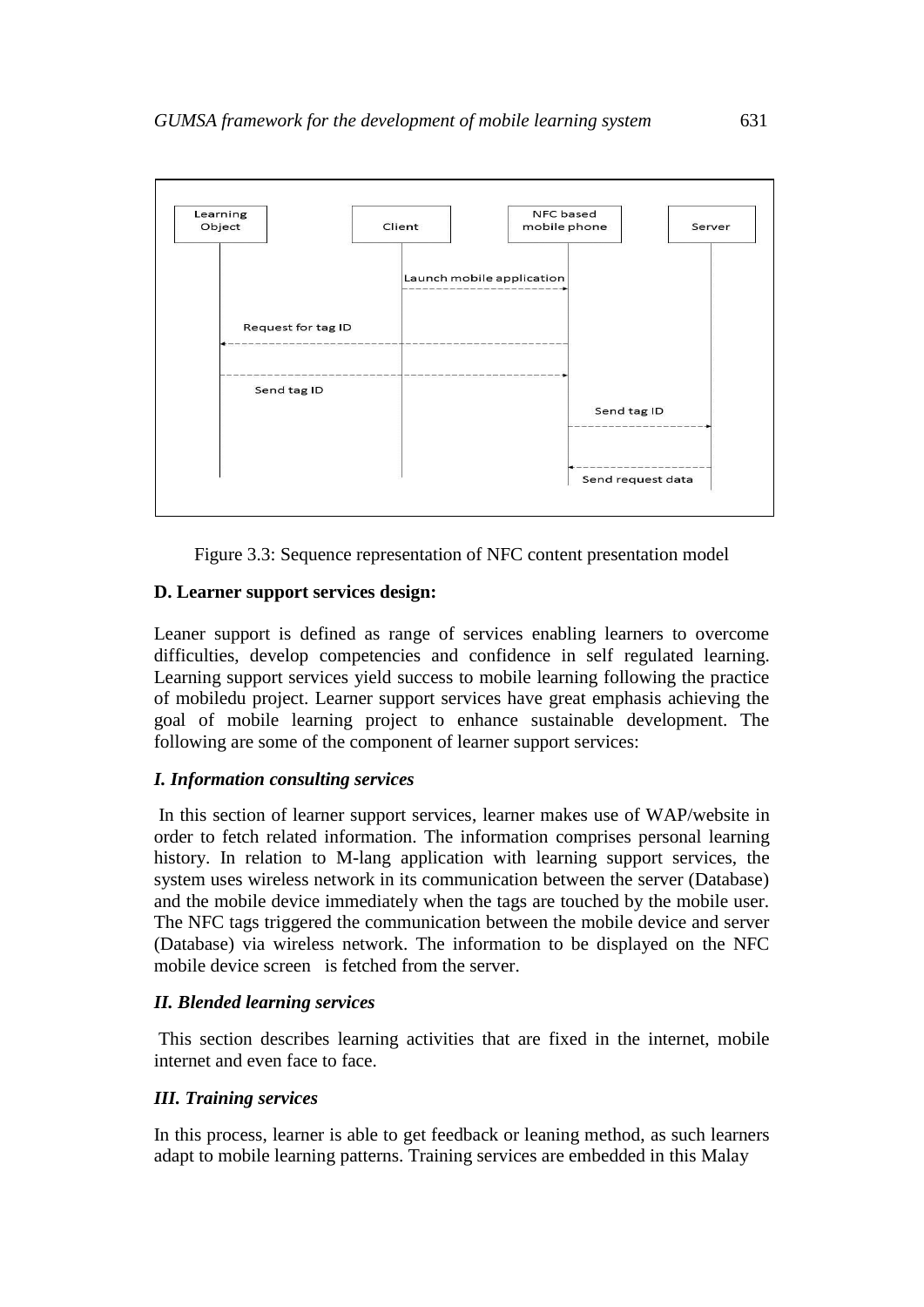language learning application where drills or quiz is given to the respective user (learner) of the language after using the game like system to study basic Malay language, such as counting, greetings to mention a few . These drills are given in order to test the understanding of the user. In addition to the drills scores are assigned to the user after taking a short quiz as a feedback in order to motivate the user (learner) of the language using M-lang application.

#### *IV. Community support services*

Learners can obtain both academic and emotional support when online and mobile communities are built. As stated earlier that technical standard of the mobile learning environment enhances e-learning delivery, the same goes to the community support services. Internet facility is one of the major characteristics of e-learning. Online mobile communities are of important as they give support to learners in both academic and emotional environment. In most cases, this community assists the learner in learning context in discussions in order to collaborate.

#### **3.3 Mobile generic environment**

#### **A. User dimension:**

What is important in mobile learning environment is the user dimension that is user profile and their role in the use mobile technology. [2] assert that parties involved in the learning scenario are to produce demographic data. In addition, following the generic environment user dimension collect its data from identity and learner. Where for the identity of the user could be either core user or secondary user. In the present research user dimension collects the data from the learner only since identity usually used in learning environment where many mobile devices are connected to each other. In this present research user learn basic Malay using mobile device individually where the data is stored in communication server and can be fetched using wireless network. Similarly the database is stored again in the phone for cases where network is not available. User can collaborate and discuss during the study using a mobile device.

#### **B. Mobility:**

Among the important features of mobile environment is mobility .Mobility means looking at the role that mobile users play and the learners. This feature enables a user of a mobile device to be in contact outside the conventional communication space. The assessment of participant mobility and their gadget should be analysed [2].Mobility is what differentiate mobile learning and e-learning (using computer to learn via network).The system to be developed can be used anywhere without any restriction. All what is needed will be embedded inside mobile device to make the system function in a better way. The user of the system can learn anywhere at any time and drills can be given provided the NFC tag is within the environment. Therefore this shows that the system can be used even outside the conventional communication space.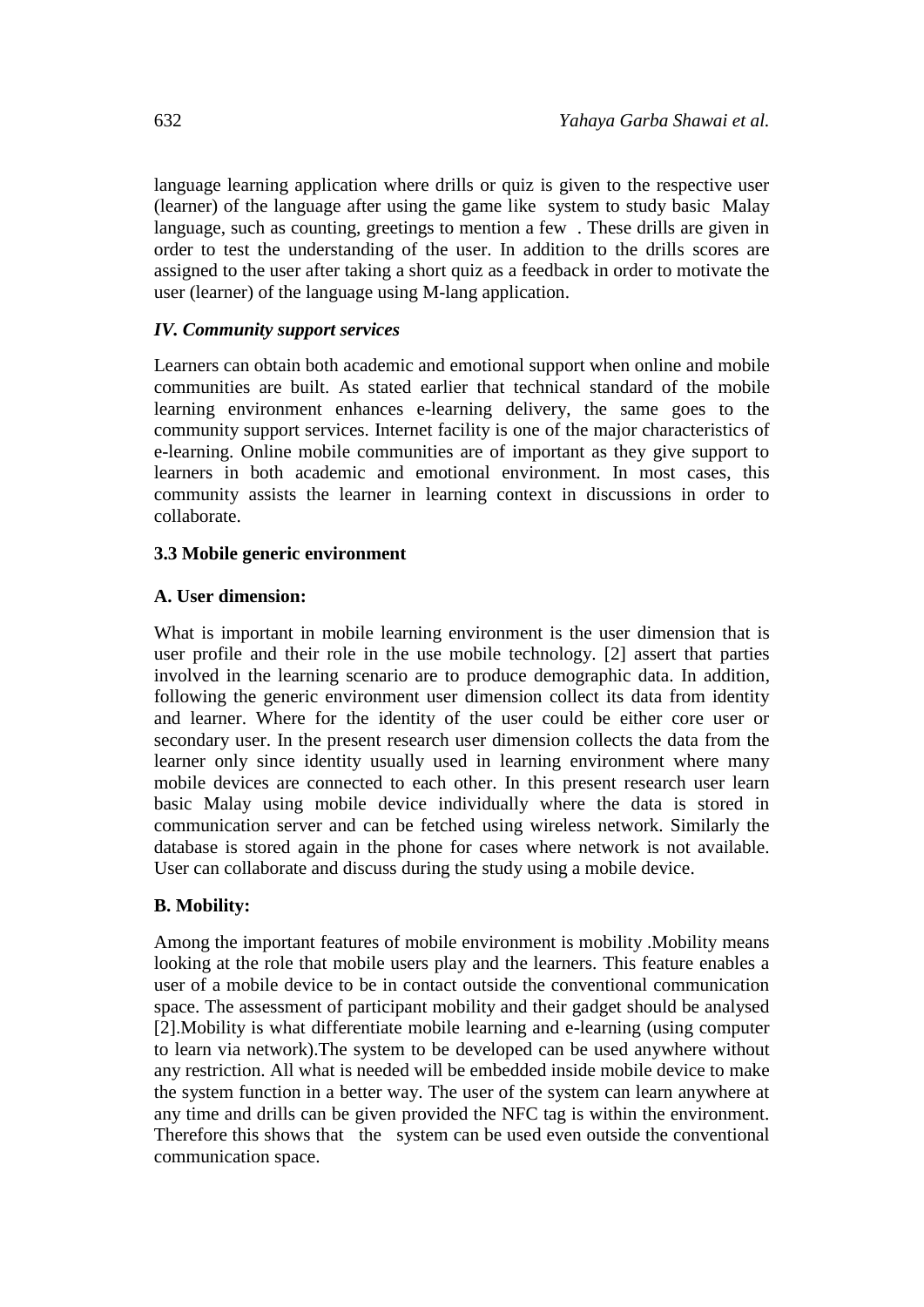### **C. Mobile interface design:**

Mobile devices and even smart phone, iphone or personal digital assistant have small screen; they have restrictive input method and even the battery life is limited. When designing the interface, one has to consider this entire draw back. The mobile interface should not be overloaded with unnecessary complexity. As often described by [2], due to technological development, now interfaces are design for both small and large screens. This section of the generic mobile environment describes the interface design of M-Lang application. Moreover the design is among the phases of Mobile Development life cycle model (MDLC) which is used in M-lang development

## **D. Media:**

Mobile application usually contains many media objects, among the characteristics of mobile learning content; it should be delivered in short information. The idea behind this is to be supported by different media types. In the development of the Malay language learning application, both the videos and sounds are not used, plain text and pictures are used to illustrate learning objects which is more easier for learner to understand and visualise without consuming much time

#### **3.4 Mobile learning context**

Due to technological development, the classroom experience has been complemented using mobile learning. As such mobile learning is made to be part of the traditional learning context. [2] reveal that traditional learning is different from mobile learning context as demonstrated by one of the mobile learning applications known as Ambient Wood Project. This project allows an integrated learning approach particularly in teaching science. Student collaborates extensively using their mobile devices. Student in there scientific research environment discuss, exchange notes, check facts and even elaborate using their mobile devices. Collaborative activities are between students, student and teachers or student and other sources as stated by [2]. In the present research using the application student can learn, discuss and exchange ideas more especially during the drills. They elaborate too but not using the mobile devices as learning is not suitable for multiple users within a context. The student and teacher collaborative activity is used, where the teacher is replaced by the server where the information is stored. Since the application will not be used by multiple users within the context, the need for identity is not necessary.

#### **A. Learner:**

Every learner has different psychological properties related to the learning experience. If the learner is highly motivated by using the system, probably the system will improve user's learning experience. Therefore, consideration should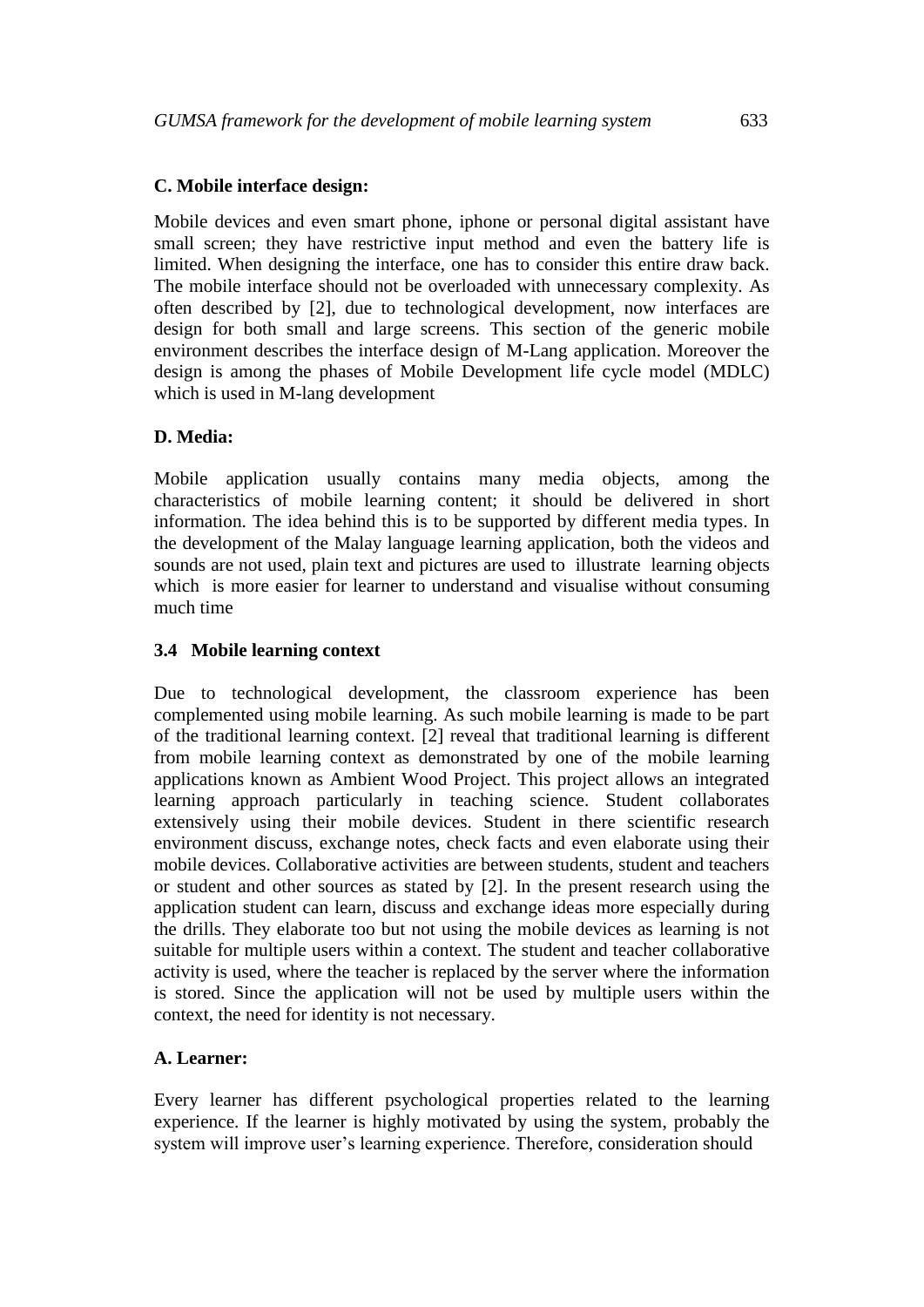be made on the user learning from the system. This research considers the psychological properties of Malay language learners. That is the reason of making the application simple to both respective users. The use of supported technology such as NFC technology and drills is what is assumed to motivate user (learner).It is quite sure that if the users are motivated, the application can improve Malay language learners' experience.

## **B. Activity:**

Activities in mobile learning context are usually collaborative .But it is a good idea to address the individual learning activities in mobile learning. As such collaborative learning activities can take many forms. The collaboration is either within a class room or connected with a tutor via network.

## **C. Facility:**

Before any Mobile interface is designed there is need to identify certain facility impact on it. Mobile learning environment currently makes use of standard mobile devices and most popular available service providers. Before the development of this application, a survey on equipment and tools to be used for this particular purpose was carried out. Below is the listed equipment that will be used

- 1. NFC Mobile device that support android 5.0 and support API 19.
- 2. NFC tags.
- 3. Xamarin studio.
- 4. Environment supported with wireless network capability

## **3.5 Learning Experience and objectives**

Human being cannot live without learning activities, as such both the design and evaluation depends on learning experience. Touching on the issue of learning experience requires a revisit to user experience of usability [2].Usability is not the only objective that should be considered by the system designer, but also user experience goal like enjoyable, satisfying and motivating. [2] Use the six structural element of game base on Prensky's mobile learning system. To understand the usability, user's satisfaction, the evaluation is required to be carried out. The evaluation process is discussed where questionnaire are used in the process. The required analysis can be carried out using the SPSS software. The evaluation process is going to be carried out at Universiti Sultan Zainal Abidin and Universiti Malaysia Terengganu where international postgraduate students will be used as the target population.

## **A. Organised Content:**

It is believed that delivery of the contents in an organised form is among the basic components of learning experience. Learning acquition can be promoted by organi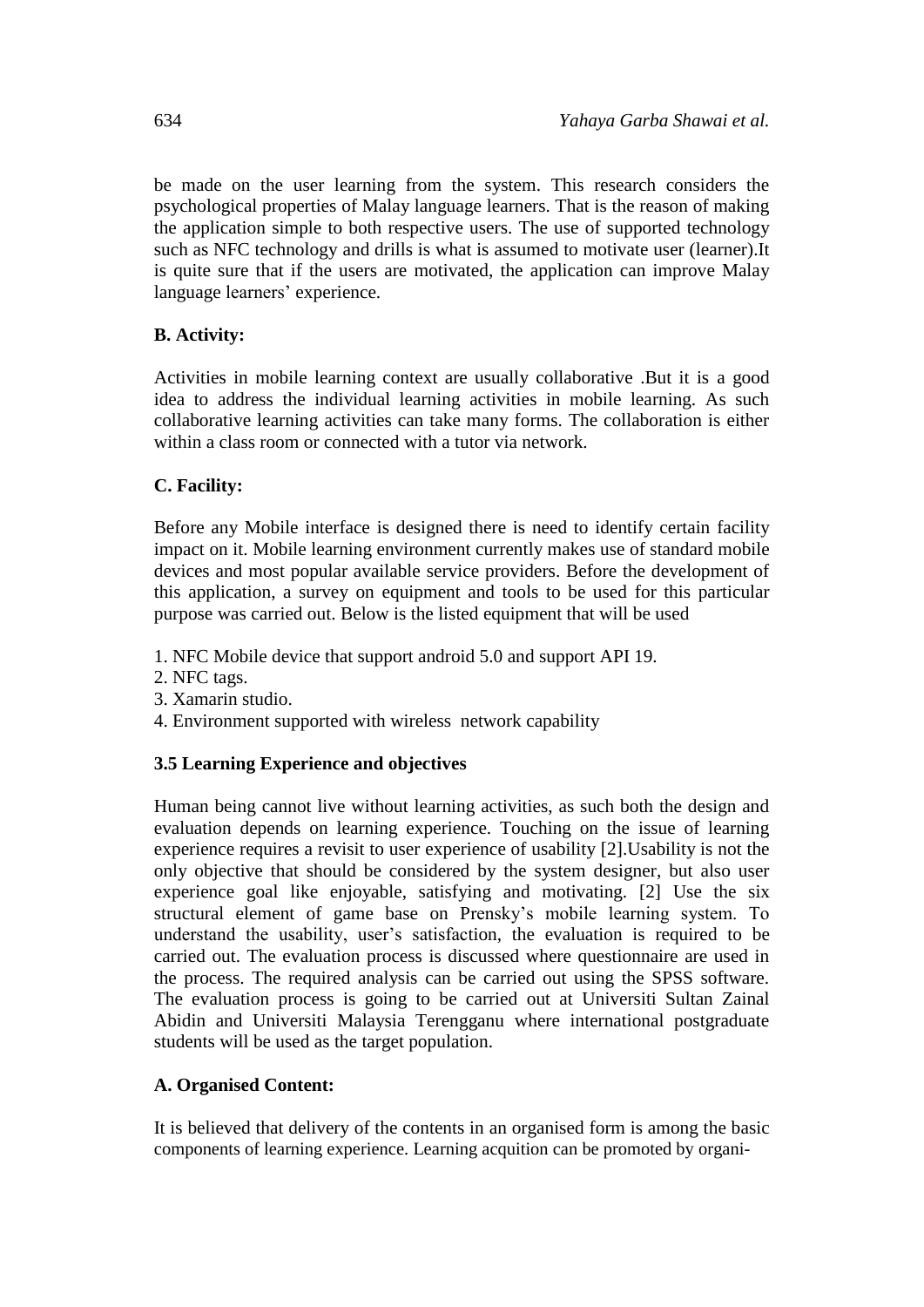sing content. In addition organise content enhance understanding as stated by [2]. Similarly it is necessary for organised content to be attached to Goal and objectives as it provides sense of direction. Organised learning content in developing a mobile learning application is among what motivate the potential user(s). In addition, the system usability will be enhanced also if the learning content are organised. In the present research, the application is designed and developed with organised content.

## **B. Goals and objectives:**

Goal and objectives help learner to be in a sense of direction and to be engaged. Learners are motivated by achieving a task in learning environment. The fact proves when there is goal and objective there is possibility of obtaining feedback. In the developed application, the user's goal is to learn Malay language. The application is designed to learn basic Malay language such as; counting, greetings and food type of the three square mill. What is expected from the user is to learn basic content of the application. Quiz is giving to the user to test ability of the user learning experience.

#### **C. Outcome and feedback:**

In learning, feedback comes when something in the learning changes in response to what the learner does. The learner is informed on what have been learned immediately. If the content is organised in narrative form (story), learner will be directly involved in the learning if issues on personal basis are able to be explored. However this is an important aspect of learning experience as feedback generates user(s) motivation on usability and satisfaction. M-Lang application contain a quiz section, feedback is to be displayed as the result which motivate a user to continue in the learning process.

#### **D. Challenge:**

Learners are usually interested in activities that draw on conflict and possess competitive element. This factor can engage the learner, facilitating selfmotivation and self-regulation.

## **3.6 Learning objectives:**

Narrative (story or representation) in learning experience is a key factor for developing both new and improved skills. Among the important characteristics of narrative is that it can be complex and explorative. According to [2], narrative allow student to reflect on what they have learnt. The structure of knowledge is organised gradually after illuminating the process of learning. Social interaction can be described as group experience or creating some relevant collective learning. As such both social and team skills are developed.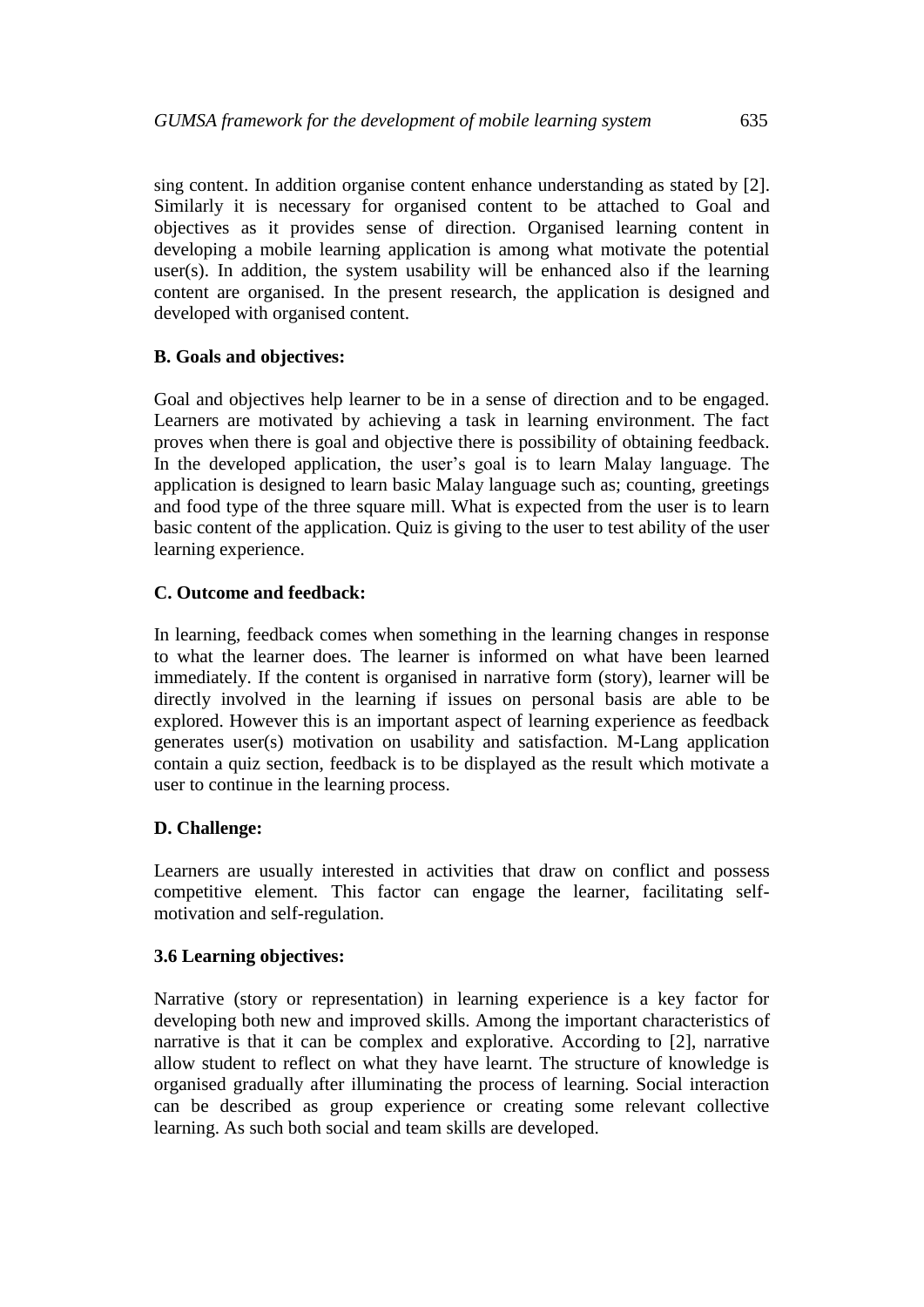## **4. Discussions**

The present research modifies the mobile lifelong learning framework by introducing the four elements needed in the design of mobile learning as mentioned by [4].The M-lang application use NFC technology in the learning environment. Figure 4.2 shows a quiz form after touching the NFC Tag of the respective activity at the implementation process. However, the requirement and constraint analysis is an important element considered before any development process. M-lang Application considers the learning theories where quiz form at figure 4.2 is included in the system to test the users understanding ability on the learning process. As behaviourism is characterised by the drills and practice exercises. The Quiz form remains visible when the NFC tag is touched by the learner. Figure 4.1 show the home page of the Malay language learning system using NFC technology (M-lang) that specifies user interface of the system. The research is still under the development phase and the evaluation phase will be the final stage where the user(s) motivation will be assessed after analysing the result of the survey questionnaire among the postgraduate students of both University Sultan Zainal Abidin and University Malaysia Terengganu. SPPS will be used a tool for the evaluation phase. However the evaluation tests the learning experience of the user.



Figure 4.1: Home page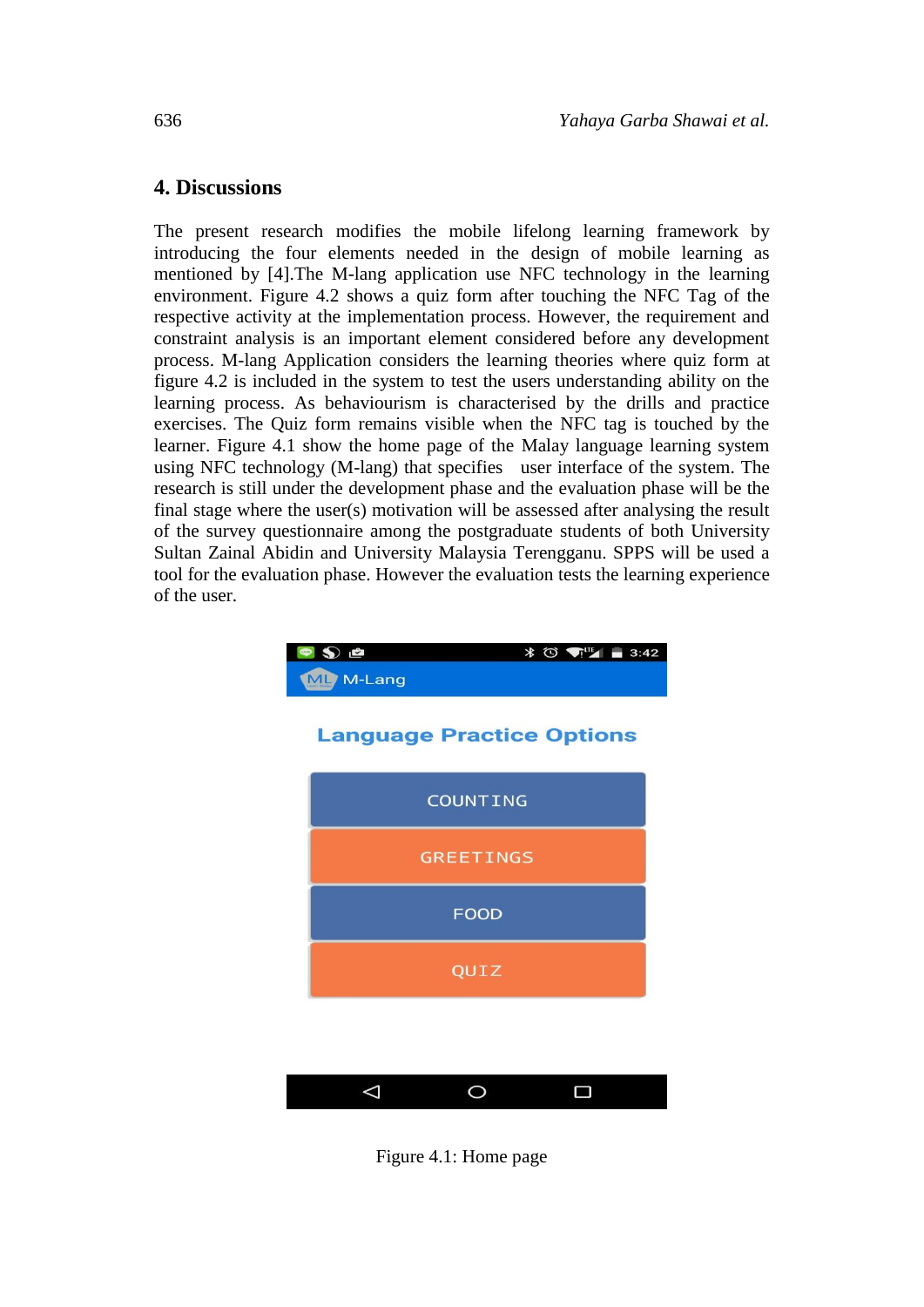| $\mathbf{S}$ is<br>$*$ $\bigcirc$ $\bigcirc$ $\bigcirc$ $\bigcirc$<br>3:43 |
|----------------------------------------------------------------------------|
| ML Quiz Form                                                               |
| QUIZ                                                                       |
| 1: Which of the following is NINE in                                       |
| <b>SATU</b><br>(                                                           |
| <b>SEMBILAN</b>                                                            |
| O LIMA                                                                     |
| 2: What is GOOD AFTERNOON in Malay                                         |
| SELAMAT DATANG                                                             |
| <b>SELEMAT PAGI</b>                                                        |
| SELAMAT PETANG                                                             |
| 3: Select a RICE meal below                                                |
| C ROTI CANAL                                                               |
| <b>NASI LEMAK</b>                                                          |
| <b>MEE GORENG</b>                                                          |
| <b>SUBMIT</b>                                                              |
|                                                                            |
|                                                                            |

Figure 4.2: Quiz form

## **5. Conclusion**

This paper discussed the design and development of Malay language learning mobile framework environment. The design is based on study of related literature on mobile learning frameworks by [4], [3], [2] and [10].Contribution is made to the lifelong learning framework by [2] by adding four factors of the mobile design activity which are essential for any mobile learning development. The developed application is design using the proposed framework. The system allows Malay language learning using mobile devices and NFC technology to achieve several learning theories such as Ubiquitous, immerse learning, context and tangible interface. Users learn the language using their mobile devices to enrich their learning process. NFC helps the learning process as it requires touch on tag or other NFC devices to work; therefore students interact with object directly.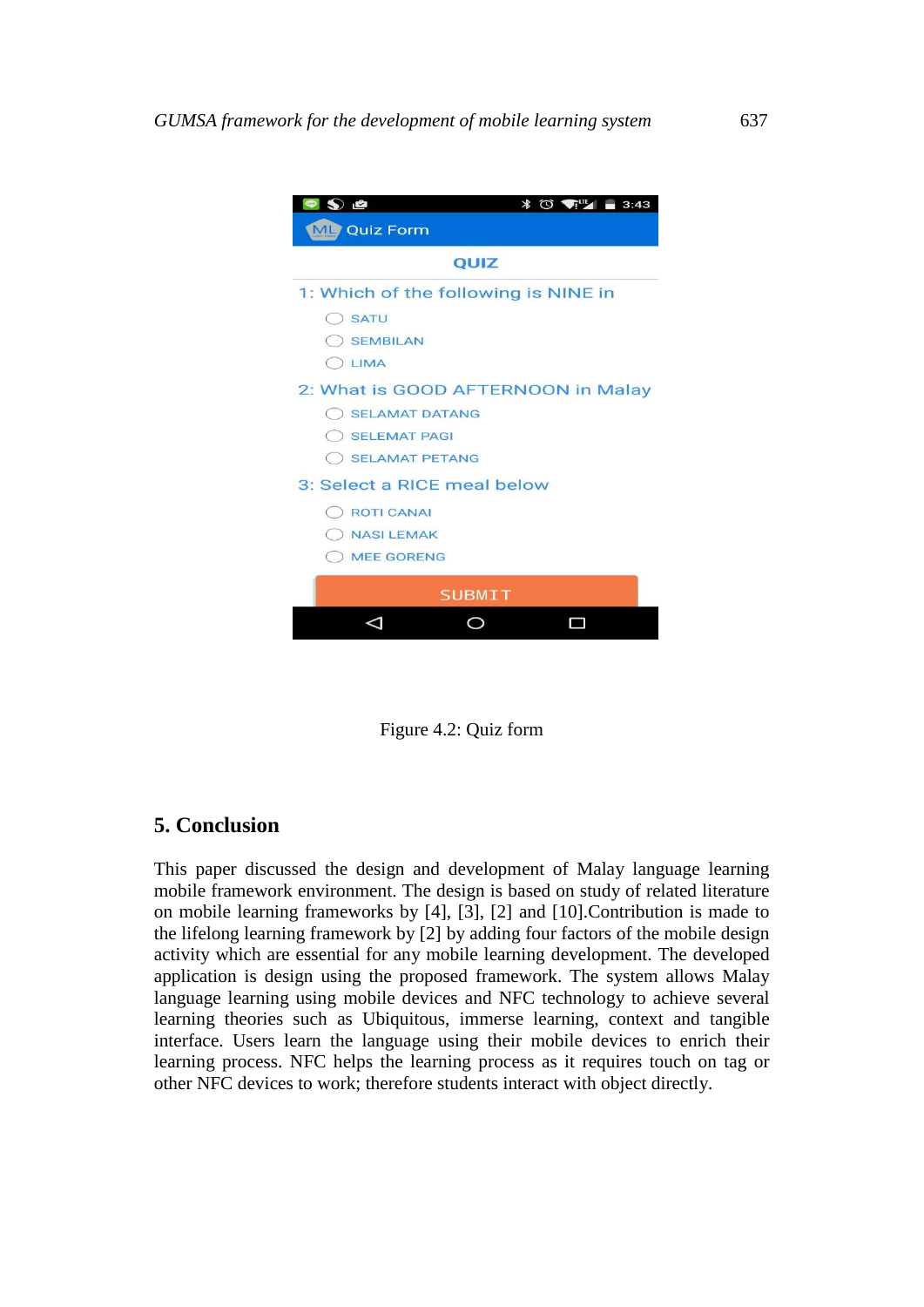In addition, NFC technology does not require much time in the learning process as the NFC mobile devices and tags are available. In future, the application will be evaluated to test the usability and functionality of the system; the evaluation will be carried out between International postgraduate student of Universiti Sultan Zainal Abidin and Universiti Malaysia Terengganu, using SPSS as a tool and a survey questionnaire for the data analysis

**Acknowledgments.** This paper is a piece of M.Sc examination work of Yahaya Garba Shawai. I appreciatively much obliged my supervisor, Prof.Dr.Mustafa Mamat for the accommodating insights got from him, without which the present paper couldn't have been finished. I likewise much obliged the bolster giving from the administration of University Sultan Zainal Abidin (UniSZA). The authors would like to appreciatively recognize the backing and liberality profiting from Malaysian Government under the Fundamental Research Grant Scheme (Grant no. 59256) and Kano State Government,Nigeria.

# **References**

[1] Azadeh Razaei, N., Ahmad Pesaranghader, "*Effective of using English Vocabulary mobile application on Esl's learning performance"*. Proceeding of the International Conference on Informatics and Creative Multimedia, 2013, p. 114- 118.

<http://dx.doi.org/10.1109/icicm.2013.27>

[2] Norazah Nordin, Mohammed, Amin Embi, Melor Md. Yunus, "*Mobile learning framework for lifelong learning*". International Conference on Learners Diversity, 2010, p. 130-138.

<http://dx.doi.org/10.1016/j.sbspro.2010.10.019>

[3] David Persons, Hokyoung Ryu, Ramesh Lai, Stephen Ford, "Paper prototype in design framework for professional mobile learning environment" *Journal of Computers* 2(4) 2007, p. 1-8.

[4] Huanglingzi Lui, Ronghuai Huang, Jyri Salomaa, Ding Ma, "*An activity*oriented design framework for mobile learning experience" 5<sup>th</sup> International Conference on Wireless, Mobile and Ubiquitous Technology in Education, 2008, p. 185-187.

<http://dx.doi.org/10.1109/wmute.2008.30>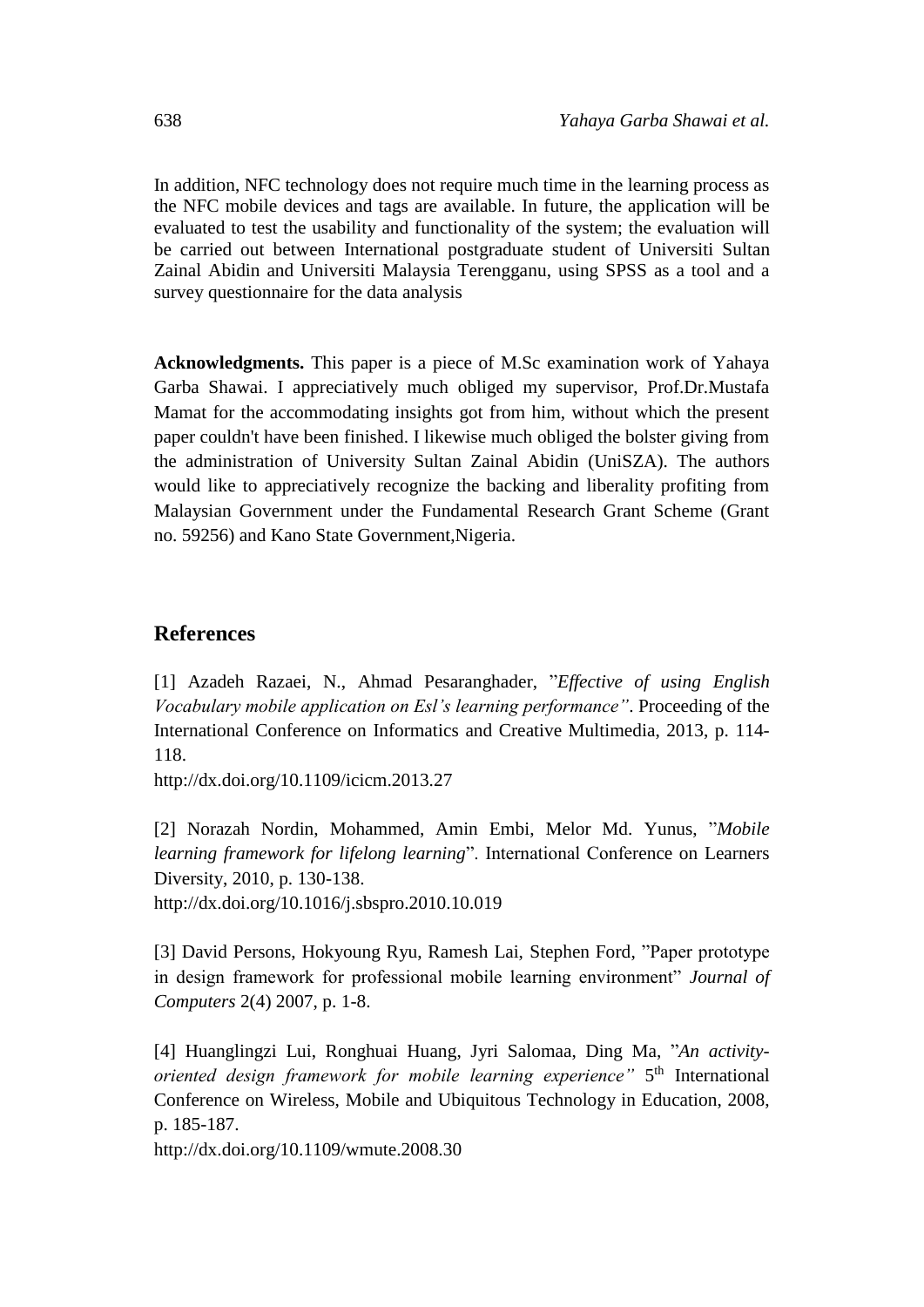[5] Fezile Ozdamli, Nadire Cavus, "*Basic elements and characteristic of mobile learning*". World Conference on Educational Technology Researches, 2011, p. 937-942.

<http://dx.doi.org/10.1016/j.sbspro.2011.11.173>

[6] Leung, C. And Chan, Y., "*Mobile Learning: A New Paradigm in Electronic Learning*". 3rd International Conference on Advanced Learning Technologies, 2003, p. 78-80.

<http://dx.doi.org/10.1109/icalt.2003.1215030>

[7] Ivan Sanchez, Marta Cortés, Jukka Riekki and Mika Oja, *NFC-based Interactive Learning Environments for Children.* Proceedings of the tenth International Conference on Interaction Design and Children (205-208): ACM New York, 2011, p. 205-208.

<http://dx.doi.org/10.1145/1999030.1999062>

[8] Jukka Riekki, Marta Cortes, Marja Hytonenn, Ivan Sanchez and Riitta-Liisa Korkeamaki, Touching name tag with NFC phone: A playful approach to learning to read. Transaction on Education X: *Lectures notes in Computer Science, 2013,* Springer Berlin Heidelberg, p. 228-242. [http://dx.doi.org/10.1007/978-3-642-37919-2\\_14](http://dx.doi.org/10.1007/978-3-642-37919-2_14) 

 [9] Kumar Mandula, S. R. M., Dhanander Kumar Jain, Radhika Kambham, *Implementation of ubiquitous Learning System using Sensor Technologies.* Proceedings of the International Conference on Technology for Education (T4E), Chennai, Tamil Nadu: IEEE, 2011, p. 142-148. <http://dx.doi.org/10.1109/t4e.2011.30>

[10] Mohammad, H., Mohammad A., Hamdan, Z., AboAli, A., "*A Framework for Mobile Learning Content Design*" 6<sup>th</sup> International Internet Education Conference and Exhibition, Cairo, 2007.

[11] Renjile, S., "*A study on learners view teacher's role in the English teaching and learning"*. Proceedings of the International Conference on E- Education, Entertainment and E-Management, 2011, p. 175-177. <http://dx.doi.org/10.1109/iceeem.2011.6137778>

[12] Ali Yaslam Almatari, Noorminshah A. Lahad, Ali Saleh Balaid, "Factors Influencing Students Intention to Use M-learning", *Journal of Information System Research and Innovation*, to appear.